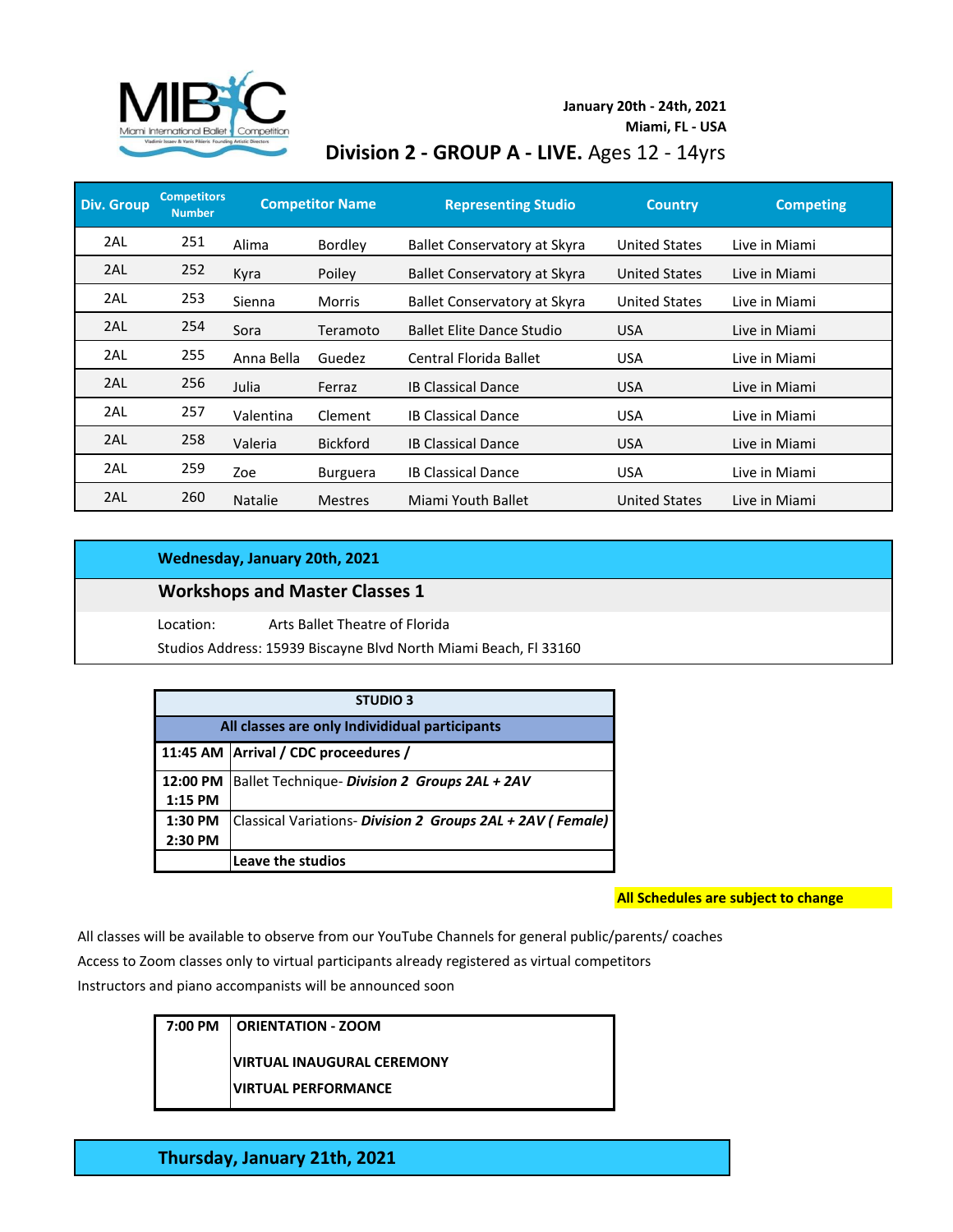## **Workshops and Master Classes 2**

Location: Arts Ballet Theatre of Florida Studios Address: 15939 Biscayne Blvd North Miami Beach, Fl 33160

|          | <b>STUDIO 2</b>                                           |
|----------|-----------------------------------------------------------|
|          | 10:30 AM Arrival / CDC proceedures /                      |
|          | 10:45 AM Contemporary Class - Division 2 Groups 2AL + 2AV |
| 12:00 AM |                                                           |

**Leave the studios**

**12:30 PM** Classical Variations - *All Divisions* (Male) **1:30 PM**

**Male dancers leave the studios**



|         | NOT OPEN TO THE PUBLIC/NOT LIVE-STREAMED        |
|---------|-------------------------------------------------|
|         | 4:10 PM   Division 2- Group 2AL - Live in Miami |
| to      | Space/rehearsal time for Classical Variation    |
| 4:40 PM |                                                 |

| <b>LIVE STREAMED</b> |                                        |  |
|----------------------|----------------------------------------|--|
|                      | 4:40 PM Competition begins for         |  |
| to                   | Division 2 - Group 2AL - Live in Miami |  |
| 5:10 PM              | <b>Classical Variation</b>             |  |

### **Friday, January 22th, 2021**

| <b>Workshops and Master Classes 3</b> |                                                                  |  |  |
|---------------------------------------|------------------------------------------------------------------|--|--|
| Location:                             | Arts Ballet Theatre of Florida                                   |  |  |
|                                       | Studios Address: 15939 Biscayne Blvd North Miami Beach, FI 33160 |  |  |

|           | <b>STUDIO 2</b>                                             |
|-----------|-------------------------------------------------------------|
|           | 12:45 PM Arrival / CDC proceedures /                        |
| $1:00$ PM | Ballet Technique - Division 2 Groups 2AL + 2AV              |
| 1:45 PM   |                                                             |
| 2:00 PM   | Classical Variations - Division 2 Groups 2AL + 2AV (Female) |
| 2:45 PM   |                                                             |
|           | Leave the studios                                           |